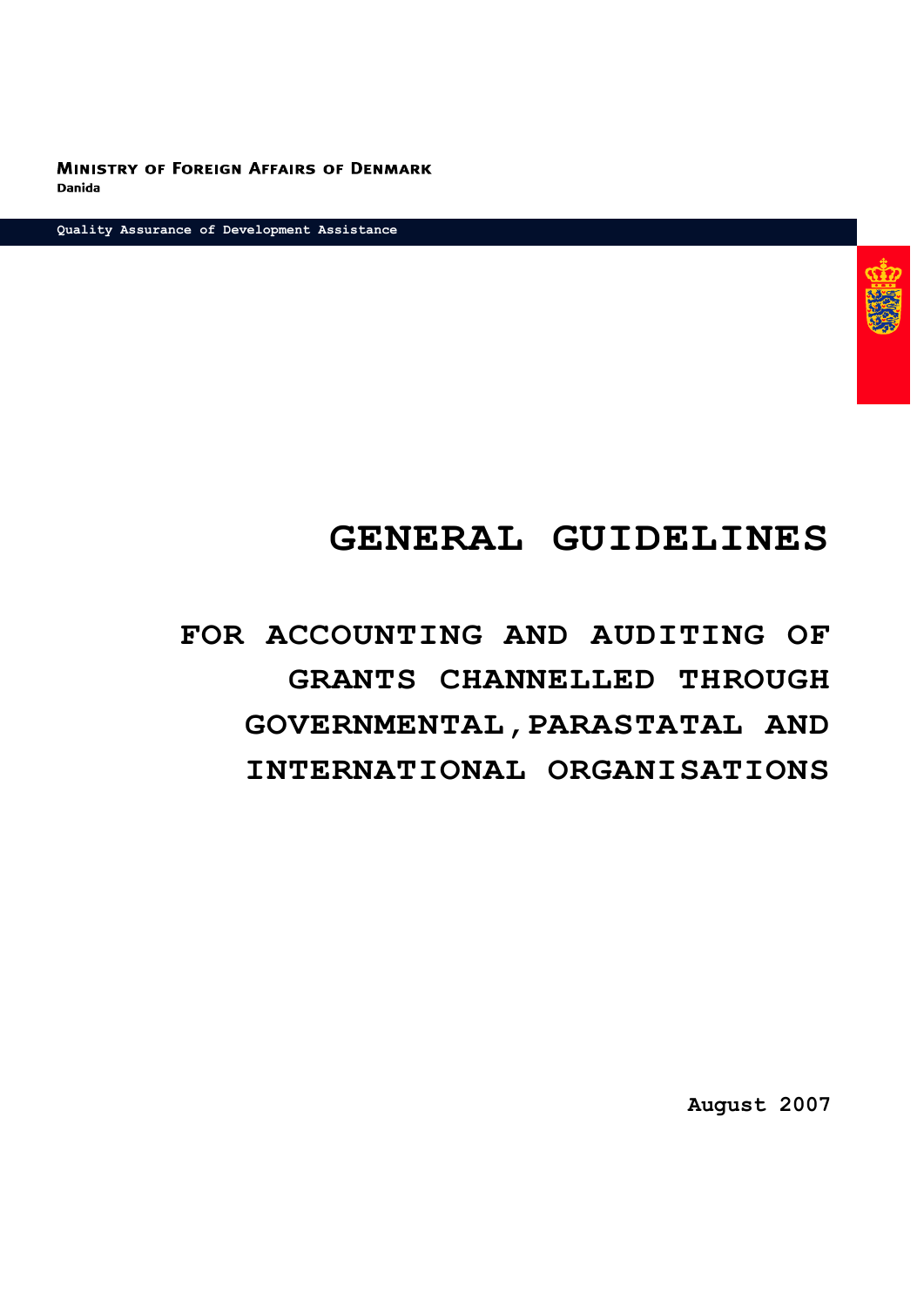## **Table of Contents**

|    | 4. Spending of the grant and reporting procedures |  |
|----|---------------------------------------------------|--|
|    |                                                   |  |
|    |                                                   |  |
| 6. |                                                   |  |
|    |                                                   |  |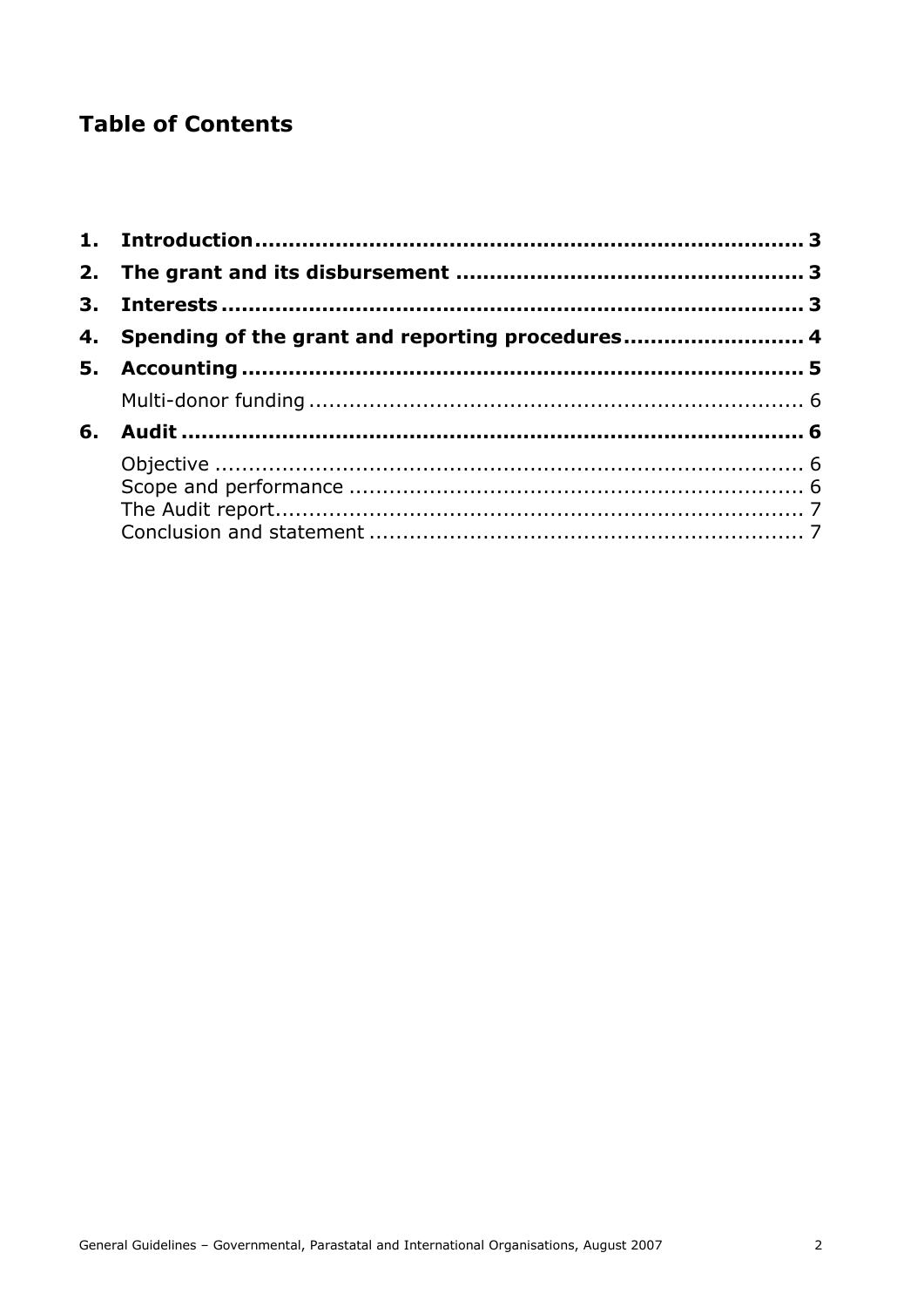## <span id="page-2-0"></span>**1. Introduction**

These General Guidelines for accounting, auditing and reporting apply to central and local authorities, official and semi-official institutions, international organisations and others receiving official grants from Denmark on a bilateral basis for the financing of development projects or activities with similar aims.

The guidelines cover grant assistance, consisting of contributions for full or partial financing of described activities, on which Denmark and the recipient have agreed through written government agreements, exchange of notes, or other procedures.

## <span id="page-2-1"></span>**2. The grant and its disbursement**

The total Danish grant amount is approved in DKK, and its designated use and planned disbursements are specified in the agreement. As a rule, the agreement includes a budget broken down into major items, and a timetable for the disbursement of the grant.

Payment of a Danish grant in accordance with an existing agreement is effected in response to disbursement requests addressed to the Ministry of Foreign Affairs or Danish Embassy (the Danish Authorities) by the Ministry of Finance, other competent central authority of the recipient, or the competent authority of the international organisation.

Each request must state the bank account to which the disbursement should be transferred. Immediately after receiving the funds, the recipient must forward a receipt to the Danish Authorities, indicating the value of the transfer in the currency in which it has been received.

The conditions for the transfer of funds is that previously paid instalments have been spent in accordance with the agreement, that satisfactory financial reporting on previous periods has been submitted, and that no other accounts remain unsettled. Documentation to this effect may also be required if disbursement is being requested ahead of the date specified in the agreement.

Unused grants shall be repaid to the Danish Authorities or or, after prior agreement with the same, be credited against subsequent grants that may be authorized under any future extension of the same agreement.

Spending in excess of the allocated budget for the activity – even when the excess spending has been caused by an increase in costs – cannot be covered by the Danish grant, unless provisions for this have been explicitly agreed upon in advance.

## <span id="page-2-2"></span>**3. Interests**

Bank interests gained on accumulated funds must be returned to the Danish Authorities unless otherwise agreed. However, the disbursement rate of funds to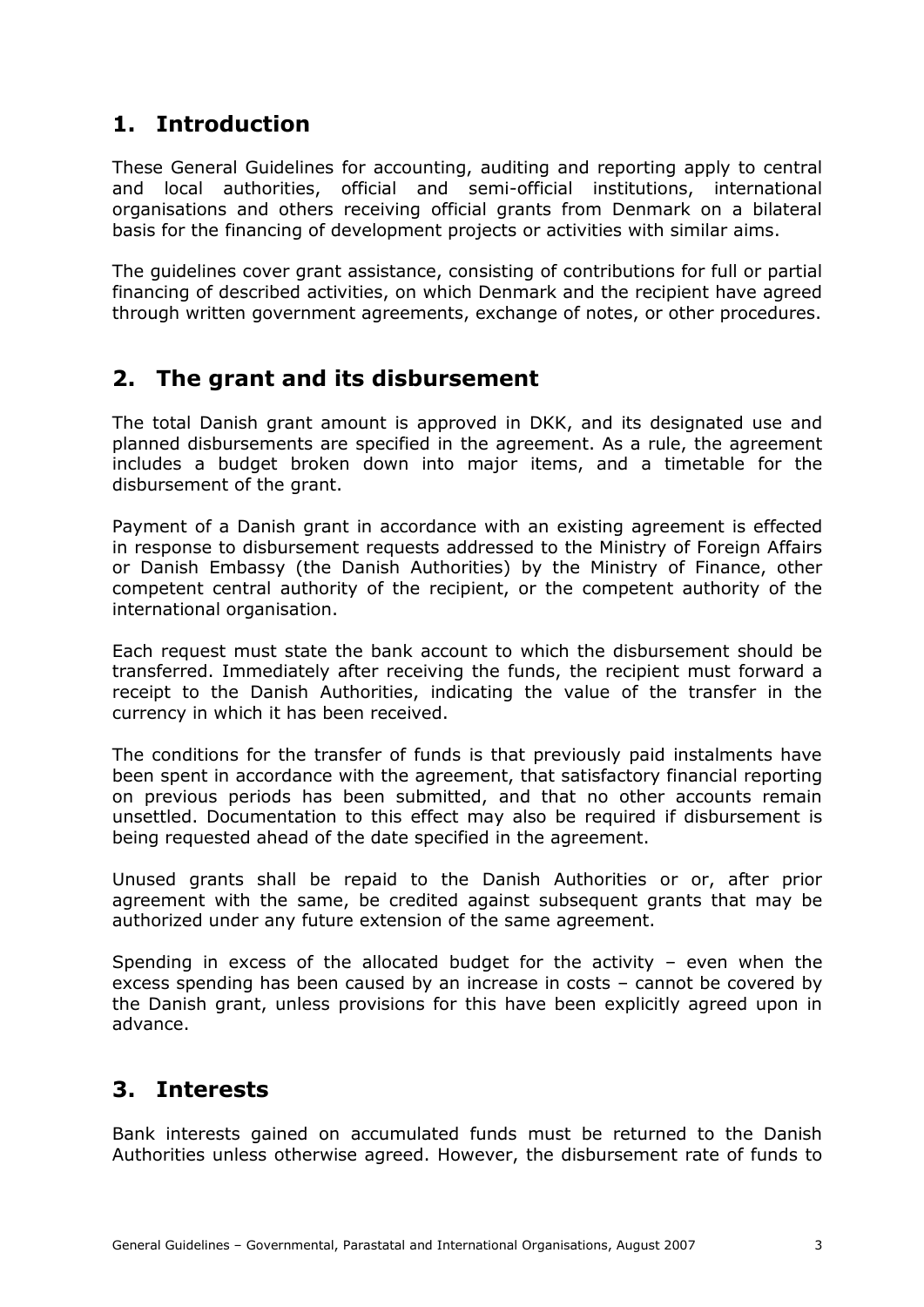the recipient organisation shall be structured so as to avoid the accumulation of unspent funds.

Interests income accrued on funds from a Danish grant must be specified in the annual accounts/statements and returned to the Ministry of Foreign Affairs. Exceptions to this provision are as follows:

- Funding granted for the operation of an organisation (core funding) is usually not subject to the requirement of repayment. The grant donor should, however, ensure that no major accumulation of assets takes place in the organisation.
- In the case of contributions to multi-donor trust funds and other multi-donor financing, it may not be possible to calculate the interest accruals attributable specifically to the Danish input, as opposed to the interests accrued on funding from other donors, unless a special administrative set-up is arranged for the Danish contribution. Denmark participates actively in the international effort towards harmonising procedures and rules among donors with a view to simplifying aid administration for developing countries. In multi-donor trust funds and other multi-donor financing, in which multiple donors cooperate with the recipient organisation on a specific activity, setting up separate accounts for the Danish contribution, including special accounting as regards the interests accrued, would contradict the Danish wish for increased harmonisation. Therefore, the requirement to repay interests may be disregarded in connection with multi-donor trust funds and other multi-donor financing. However, the unit that grants the funding shall, as in all other cases, be responsible for structuring the disbursement rate to match liquidity needs in the best possible manner.
- As the requirement to repay interests originates from a wish not to allow the recipient to leave funds inactive in an account, it shall not apply where such interest accruals are an integral part of the purpose of the activity (for instance micro credits), and this has been considered in the text of the project document.

## <span id="page-3-0"></span>**4. Spending of the grant and reporting procedures**

The Danish grant shall be spent solely on the objectives specified in the agreement. The authority of the recipient is expected to do everything within its power to ensure maximum adherence to the timetable set for the implementation of activities, and to see to it that the grant is spent in accordance with approved budgets.

Budget changes or reallocations in excess of 10% of the total grant can be made only after prior agreement with the Danish Authorities.

It is the responsibility of the organisation to open negotiations with the Danish Authorities in response to changes in activities not envisaged by the provisions of the agreement. This also applies when the scheduled progress of activities is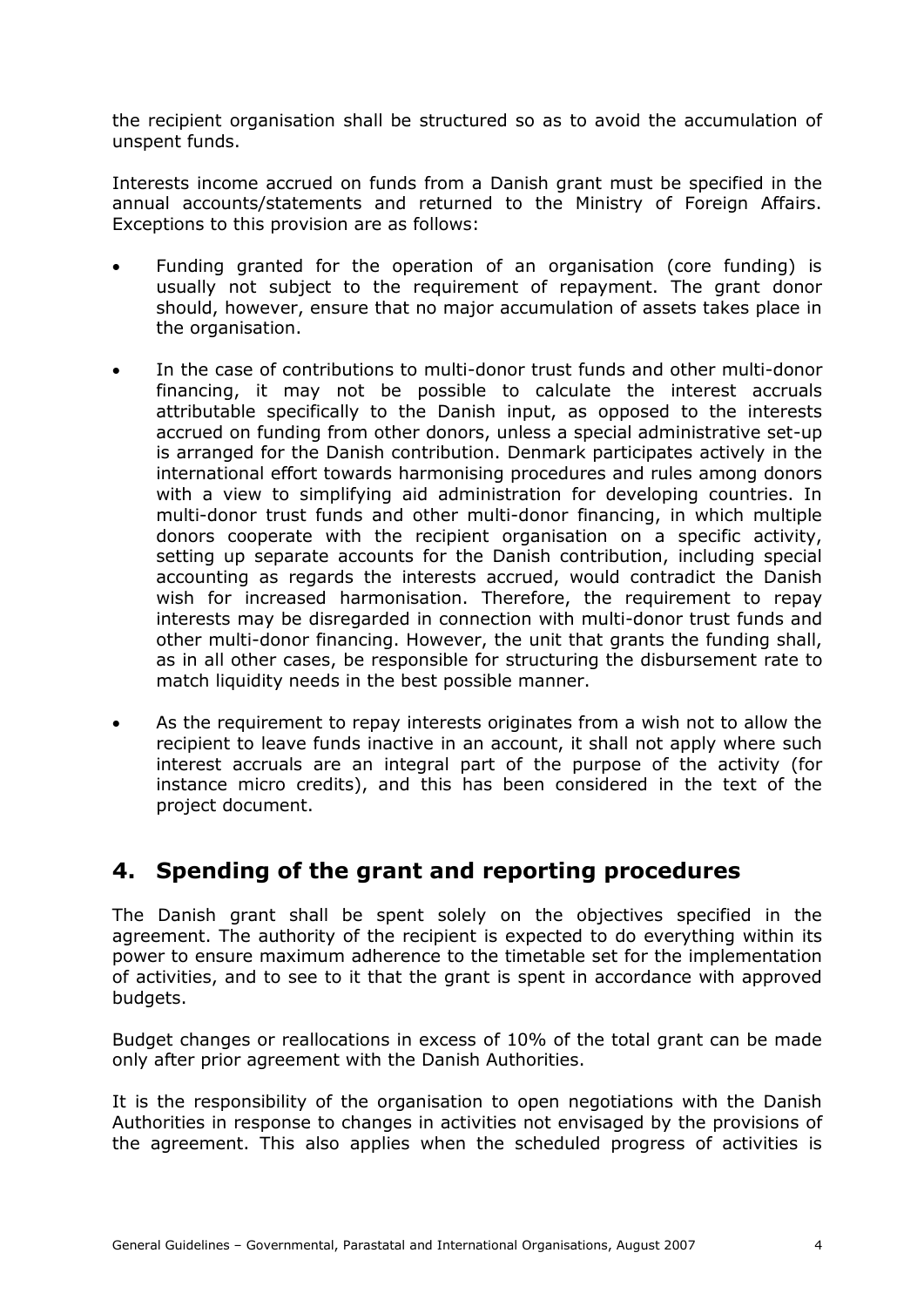delayed, or in the case of any other essential deviations from the original conditions substantiating the grant.

Once a year, or at the frequency specified in the agreement, the authority of the recipient must report on the overall progress of activities. These reports shall include facts and figures on the results achieved. Where activities include building or other construction projects, the authorities of the recipient country or international organisation will normally be required to forward building certificates at regular intervals to the Danish Authorities. This procedure is usually a requirement for the disbursement of grant instalments, cf. Section 2.

When activities have been completed or an agreement has expired, it is the responsibility of the authorities of the recipient country or international organisation to discuss with the Danish Authorities the procedure for and scope of the final report, which is to be filed along with the accounts.

The Danish Authorities are entitled to request from the organisation all information relevant to the implementation and progress of activities, and has the right to carry out inspection at any time during the period covered by the agreement.

## <span id="page-4-0"></span>**5. Accounting**

It is the responsibility of the authority of the recipient to see to it that the use of the Danish grant is appropriately accounted for. The Danish Authorities thus normally expect that:

- The Danish grant be entered into the accounts as income
- Expenditures be specified in the accounts with at least the same amount of detail as in the budget for activities
- Expenditures to be financed by the Danish grant be documented by original receipts
- Accounts at all times show proof of disbursed, albeit still unused, portions of the Danish grant
- A list be kept of major Danish-funded purchases of equipments and fixtures
- Accounts (and inventory lists, if any) be signed by the authority responsible for the activities as well by the auditors, cf. Section 5.

Once a year, or with the frequency specified in the agreement, the authority of the recipient shall submit accounts in respect of implemented activities. The rendering of accounts may follow the fiscal year of the recipient country, and should in all circumstances be submitted no later than six months after the end of the fiscal year under review.

When warranted, the Danish Authorities may request separate, itemized accounts for individual activities that are part of the agreement (for example, for building and construction projects.)

As soon as possible, and no later than six months after the completion of activities or expiry of the agreement, the authorities of the recipient are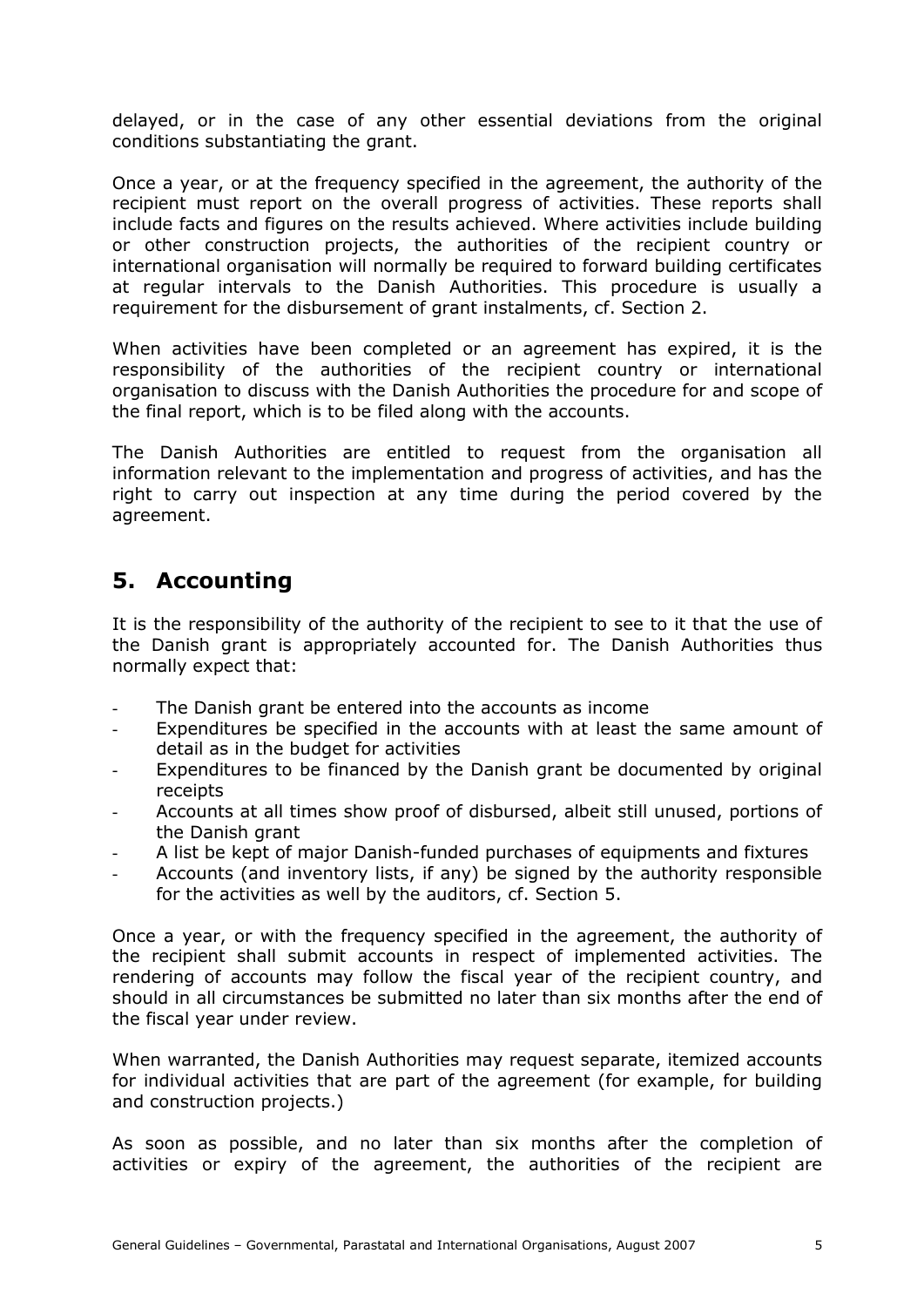responsible for submitting the final accounts. These accounts must present a final balance for the total grant paid out in accordance with the agreement. At the same time, any balance in favour of Denmark must be repaid to the Danish Authorities, cf. Section 2.

When the agreement, at its expiry, provides for de facto transfer of equipments, fixtures or buildings funded through the Danish grant, the two parties are required to prepare a list of the items concerned and their value. This list shall be included in the transfer documents.

#### <span id="page-5-0"></span>**Multi-donor funding**

As regards Danish grants to multi-donor funded projects where the Danish grant contributes to financing the total budget, separate accounts for the utilization of the Danish grant are not required. However, annual/final audited accounts must specify all donor contributions as well as total expenditures funded by the grants.

If the final audited accounts record an unspent balance, the calculated Danish share of the remaining unspent funds must be repaid to the Danish Ministry of Foreign Affairs.

#### **Core Funding**

If the Danish Grant is a contribution to cover core funding, the utilization may not be specified in the accounts. In this case, a certification of the use of the Danish fund must be forwarded instead.

### <span id="page-5-1"></span>**6. Audit**

#### <span id="page-5-2"></span>**Objective**

Annual accounts and final accounts for Danish grants rendered by the recipient organisation must be audited with the objective of attaching an audit report to the accounts.

Compliance audit can be included if requested.

The audit must be carried out by the competent central authority of the recipient country or by an international recognized chartered accountant using international standards of accounting (i.e. INTOSAI or ISA).

The auditor's endorsement shall appear on the accounts, accompanied by the comments in the auditor's records, if any.

The authority of the recipient shall assist the auditors as required during the period covered by the agreement. As will be agreed with the authority of the recipient, the Danish auditors shall be allowed access to all relevant accounting material, incl. reports, accounts, inventory lists, and other pertinent material in keeping with the agreement and these General Guidelines.

#### <span id="page-5-3"></span>**Scope and performance**

The auditor shall prepare and carry out the audit with a view to ascertaining whether: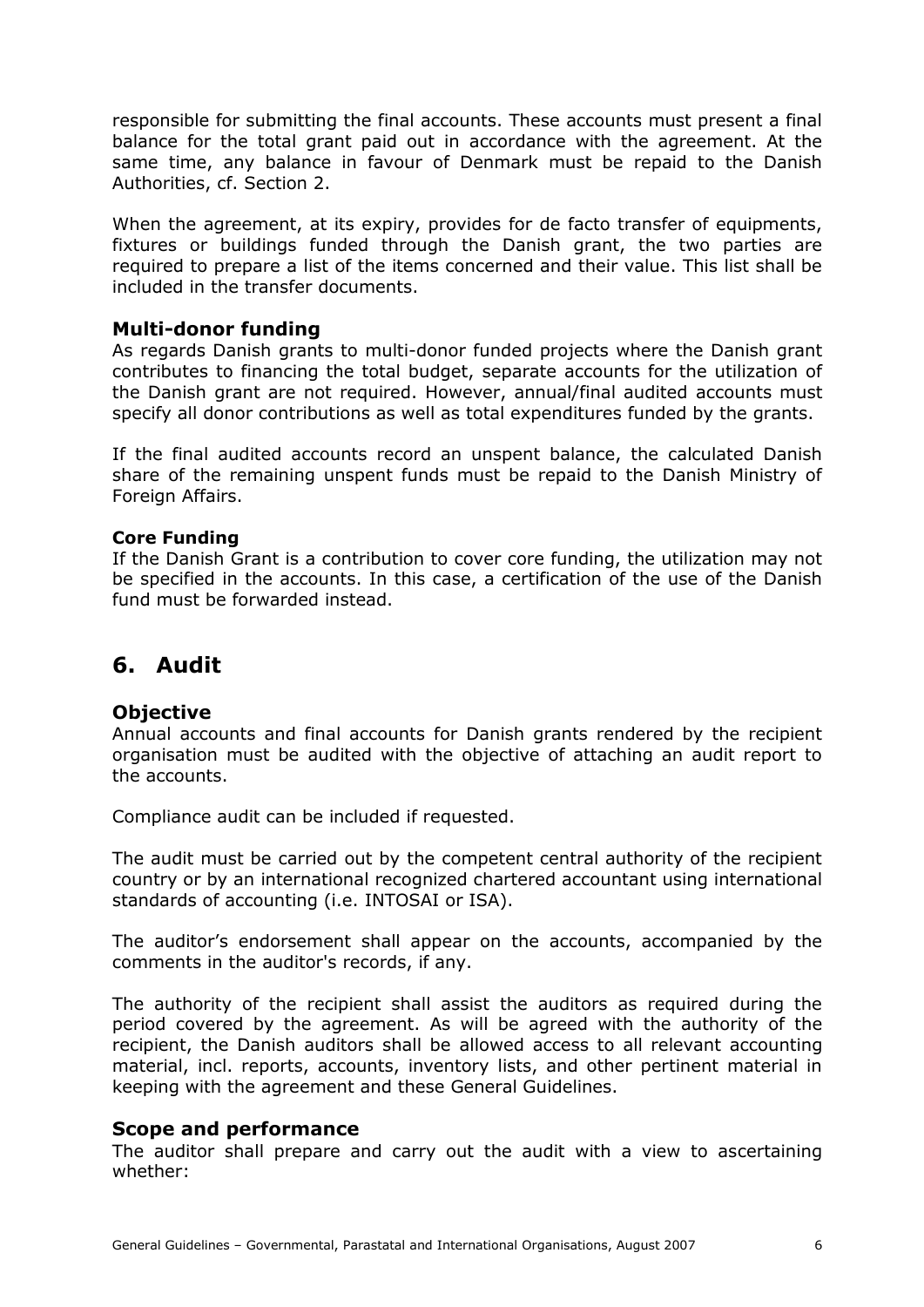- The accounts contain essential misrepresentations or shortcomings
- Is in conformity with sound auditing principles, comprising whatever initiatives the auditor may deem necessary
- The recipient's procedures, registration routines, and internal control procedures governing Danish grants comply with these guidelines, including sound bookkeeping practices and accounting principles, and shall constitute a reliable basis for the preparation of accounts
- The accounts prepared meet the accounting quidelines.

Where part of or the entire project activity is being implemented by other organisations, the auditor shall ensure that all implementing organisations have submitted their accounts, audited by a chartered accountant.

While carrying out the audit, the auditor of the direct grant recipient shall make sure that the auditors of other implementing entities:

- Are competent, not under any disability, and independent
- Have performed the audit work deemed necessary by the Danish Authorities.

The Danish Authorities may prepare audit and report instructions for the auditors of the recipient.

#### <span id="page-6-0"></span>**The Audit report**

The report shall comprise:

- Identification of the recipient, project/appropriation and accounting period
- Confirmation that the accounts have been audited
- Statement of the nature and scope of the audit
- Assessment of and information about any misrepresentations in the recipient's internal control procedures, bookkeeping and accounting practice
- Conclusion and statement concerning the audit.

Where the auditor has been unable to audit part of or all the accounts, a statement to this effect must be issued, indicating the reason.

#### <span id="page-6-1"></span>**Conclusion and statement**

The conclusion concerning the accounts is the result of the independent auditor's audit of the accounts of the recipient organisation.

The auditor's statement shall comprise information to the effect that:

- The auditor is not under any disability
- During the audit, the auditor has been provided with all requested information
- In the auditor's opinion the bookkeeping is in conformity with sound accounting principles, including a statement to this effect
- The accounts match the recipient's bookkeeping
- The grant has been used in accordance with the objectives of the authorized grant
- All expenditure has been paid.